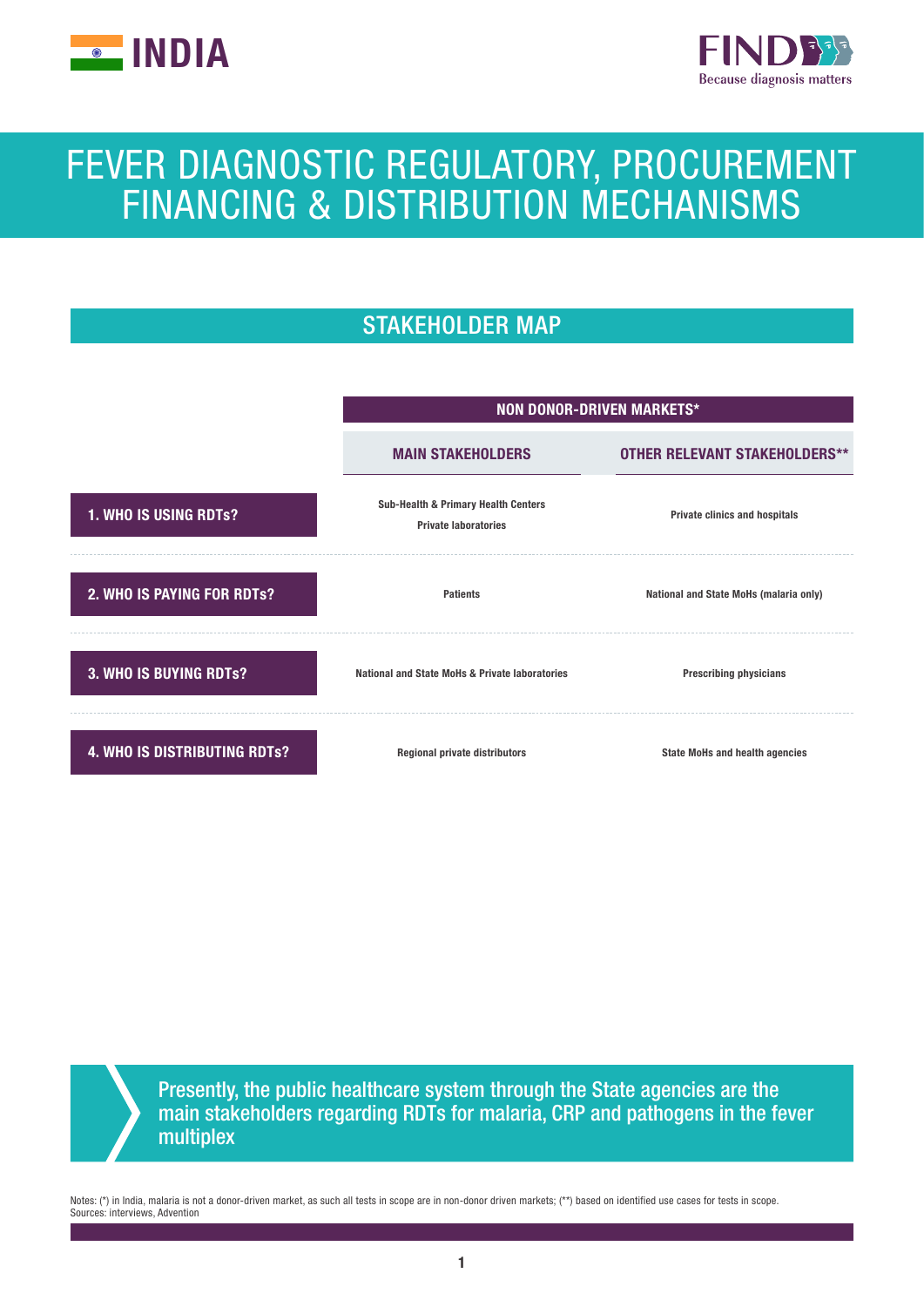



# MALARIA DIAGNOSIS FINANCING AND STAKEHOLDERS

## SPECIFIC FUNDING FOR MALARIA (INCLUDING PREVENTION, DIAGNOSIS AND TREATMENT)



### MALARIA RDT FUNDING (TESTS DISTRIBUTED)



#### Malaria-specific funding is mainly provided for by the Government of India

- The government has committed significant resources to fighting malaria, but these remain limited on a per-capita basis
- Government reports of low case numbers and excellent case management mean India is not considered a priority country for donors despite representing an estimated 4% of malaria cases worldwide and 52% of cases outside of the WHO Africa region
- Donors have experienced difficulties in the past when attempting to finance malaria projects: a \$200M Global Fund & World Bank project for insecticide-treated nets awarded in 2008 ended up being scrapped in 2014 with no payments made as the government had not managed to organize the purchasing process in a manner consistent with the grant rules. A similar Government-lead project with \$80M funding by the Global Fund was launched in 2017, explaining the significantly higher funding provided in 2017 versus previous years

# Malaria diagnosis RDTs are exclusively financed by the government

Notes: (\*) not communicated. Sources: WHO, World Bank, Global Fund, Ministry of Health & Family Welfare, Advention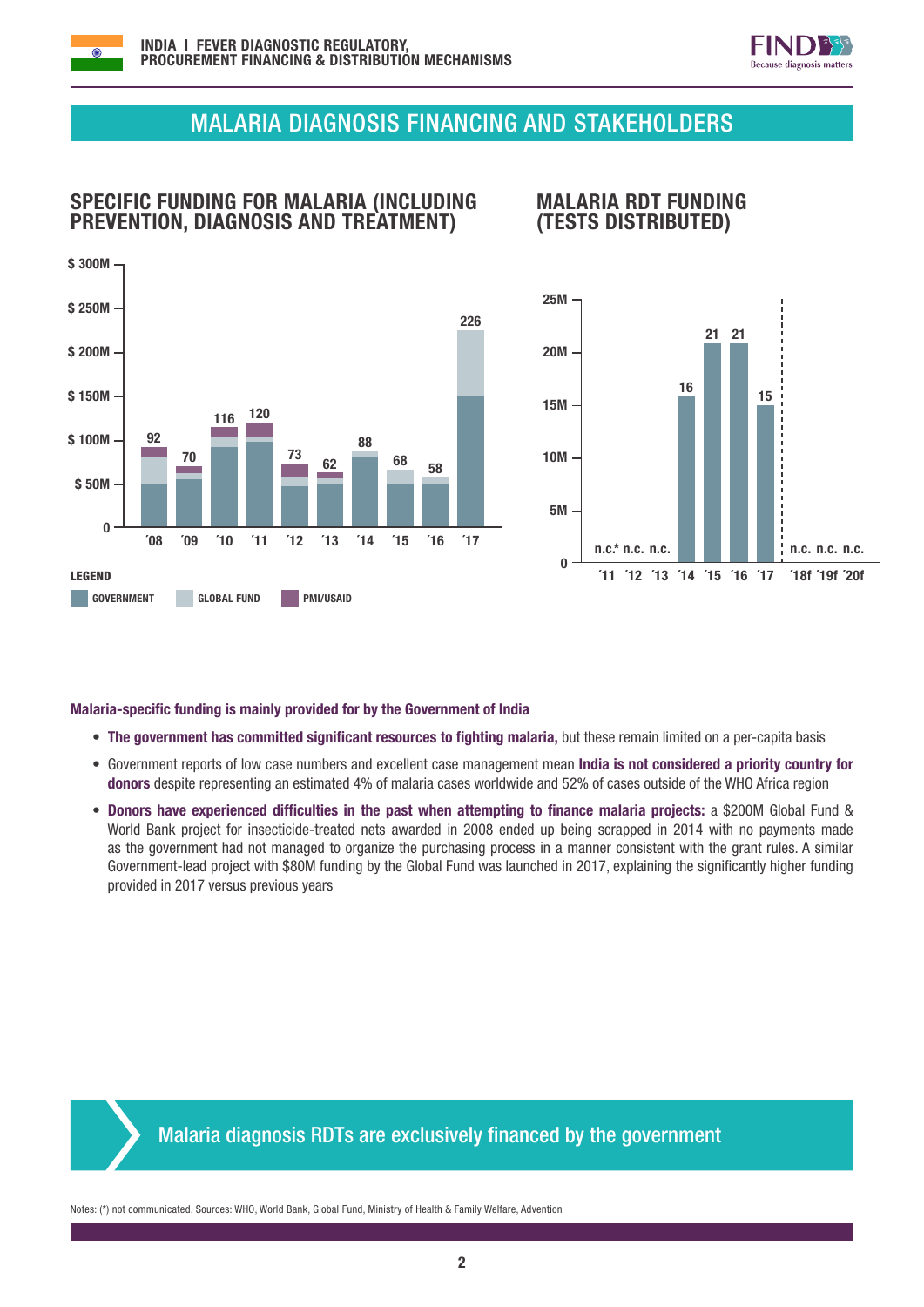



# PROCUREMENT OF DIAGNOSTIC TESTS AND MARKET AUTHORIZATION PROCESS

#### Public procurement of RDTs is through state medical agencies or national disease programmes

- Malaria diagnostics are 90% procured centrally through government funding for the NVBDCP, with the tendering and purchasing process being managed by the CMSS; the remaining 10% are purchased individually by the state malaria programmes
- Other diagnostics (including CRP and laboratory multiplexes) used in the public sector are purchased through the state medical agencies who manage the tendering process with relevant state agencies
- Public sector patients can be referred to private labs for testing if the facility does not have the required test available

Private procurement of RDTs is direct from manufacturers or distributors based on the hospital's internal purchasing processes.

Contracts in both the public and private sector are usually for one vear, with clauses in private sector contracts to opt out if a higher-performance test becomes available.

#### PROCUREMENT PROCESS OF RDTs MARKET AUTHORIZATION PROCESS FOR RDTs

#### Market authorization for tests is regulated by the Central Drug Standard Control Organization (CDSCO)

- Clinical performance evaluation and approval of new tests is performed directly by the CDSCO
- Matters relating to the regulation of sales, stocks, exhibits or offers for sale or distribution are delegated to the State Licensing Authority
- Any in vitro test for malaria antigens or CRP falls under class C (2nd highest) or D (highest) diagnostic regulations, for which higher standards of proof are imposed
- At least one trial in local settings appears to be necessary to demonstrate the test's quality and performance, although supporting evidence from foreign trials is accepted

#### Authorization is sufficient for sales to the private sector, but guideline inclusion is needed for the public sector

- The public sector generally does not purchase products that are not included in standard guidelines, whilst the private sector is more open to establishing their own guidelines
- Guidelines are developed at both the national and state level by a wide range of agencies, but the National MoH&FW is working since 2014 on standardization

As healthcare is a state policy in India, states participate strongly in market authorization, establishing guidelines and purchasing tests

Private healthcare providers require only that the test be authorized by the CDSCO\*

Notes: (\*) Central Drugs Standard Control Organisation. Sources: MoH&FW, interviews, Advention